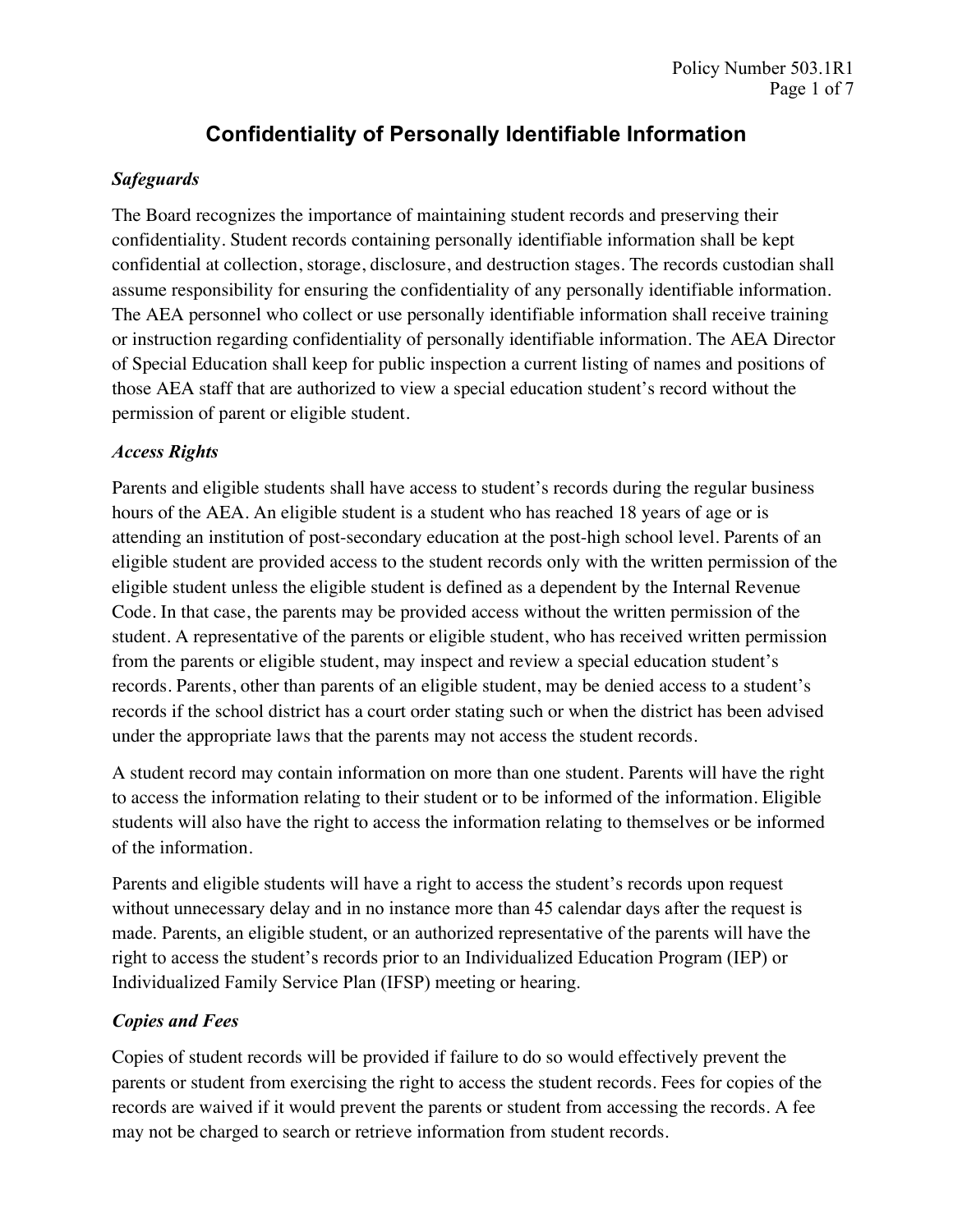Upon the request of parents or an eligible student, the AEA will provide an explanation and interpretation of the student records and a list of the types and locations of education records collected, maintained, or used.

#### *Amendment of Records*

If the parents or an eligible student believes the information in the student's record is inaccurate, misleading, or violates the privacy or other rights of the student, the parents or an eligible student may request that the AEA amend the student's record. This request is to be made in writing, clearly identifying the part of the record they want amended and stating why the record is inaccurate, misleading, or in violation. The AEA will decide whether to amend the student's record within a reasonable time after receipt of the request. If the AEA determines an amendment is made to the student's record, the AEA will make the amendment and inform the parents or the eligible student of the decision in writing, as well as the LEA.

If the AEA determines that amendment of the student's record is not appropriate, it will inform the parents or the eligible student of their right to a hearing. If the parents' and the eligible student's request to amend the student's record is further denied by the AEA following the hearing, the parents of the eligible student are informed that they have a right to place an explanatory letter in the student's record commenting on the AEA's decision or setting forth the reasoning for disagreeing with AEA. Additions to the student's record will become a part of the student's record and be maintained like other student's records. If the record of the student or the contested portion is disclosed by the AEA to any party, the explanation shall also be disclosed to the party, the explanation by the parents will also be disclosed.

Disclosure of student records may be limited in circumstances without parental or eligible student's written permission. This disclosure is made on the condition that the student's record will not be disclosed to a third party without the written permission of the parents or the eligible student. This disclosure may be made to the following individuals or under the following circumstances:

- To school officials within the school district and AEA personnel whom the Director of Special Education has determined to have a legitimate educational interest.
- To officials of another school district or AEA in which the student wishes to enroll, provided the other school district or AEA notifies the parents the student records are being sent and the parents have an opportunity to receive a copy of the records and challenge the contents of the records unless the parent's right annual notification includes a provision that records will automatically be transferred to new school districts.
- To the U.S. Comptroller General, the U.S. Attorney General, the U.S. Secretary of Education, or state and local educational authorities.
- In connection with financial aid for which the student has applied or which the student has received if the information is necessary to receive the financial aid.
- To organizations conducting educational studies and the study does not release personally identifiable information.
- To accrediting organizations.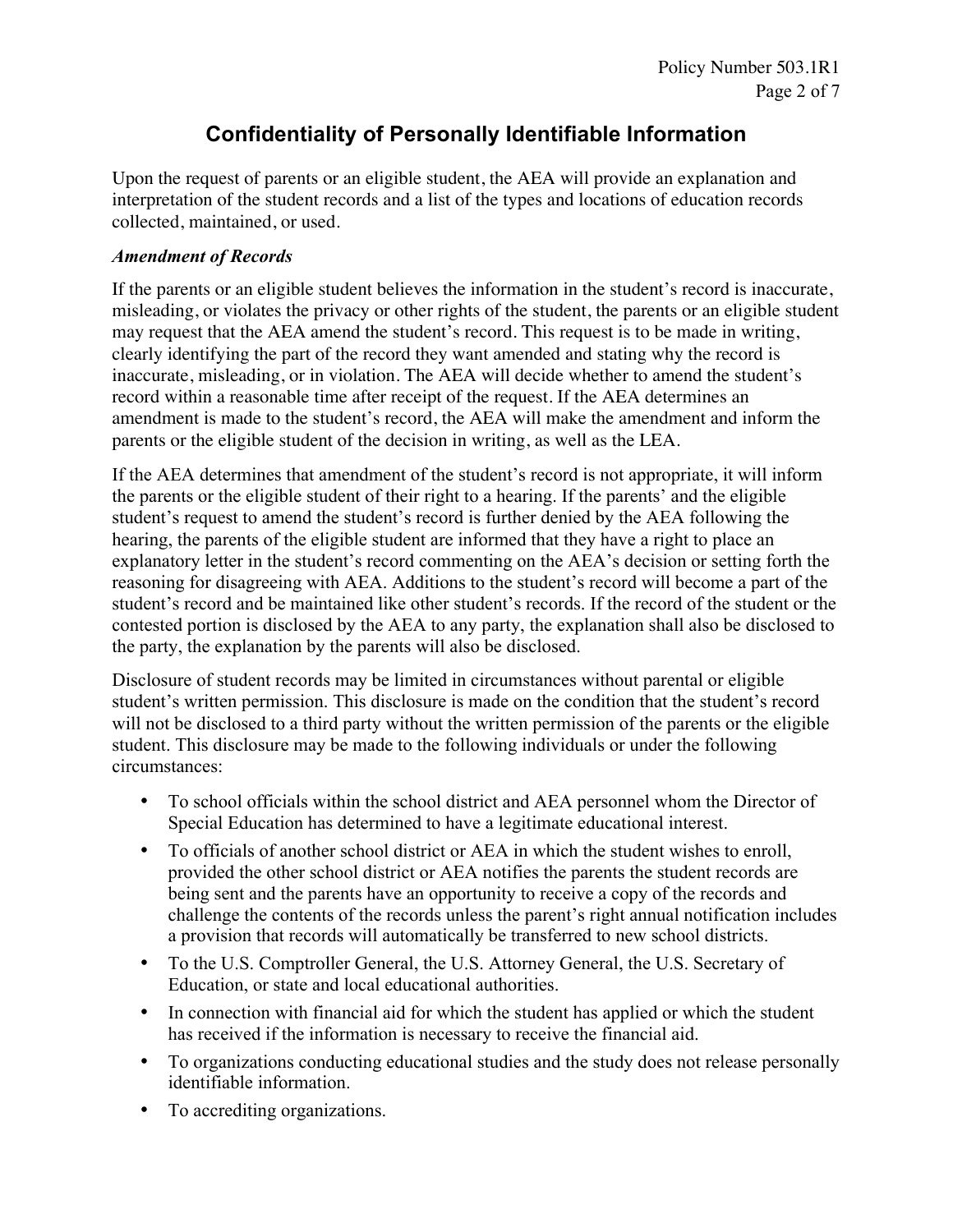- To parents of a dependent student as defined in the Internal Revenue Code.
- To comply with a court order or judicially issued subpoena.
- Consistent with an interagency agreement between the agency and juvenile justice agencies.
- In connection with a health or safety emergency.
- As directory information.

The AEA Director of Special Education or designee shall keep a list of the individuals and their positions who are authorized to view a special education student's record without the permission of the parents or the eligible student. Individuals not listed are not allowed access without parental or an eligible student's written permission. This list must be current and available for public inspection and updated as changes occur.

### *Record of Access*

The AEA Director of Special Education or designee shall also keep a list of individuals, agencies, and organizations which have requested or obtained access to a student's records, the date access was given and their legitimate educational interest or purpose for which they were authorized to view the records. It is not required, however, to keep a list of the parents, authorized educational employees, officers, and agencies of the AEA who have accessed the student's record. This list for a student's record may be accessed by the parents, the eligible student, and the custodian of student records.

Permanent student records, including a student's name, address, phone number, grades, attendance record, classes attended, grade level completed, and year completed may be maintained without time limitation.

### *Destruction of Records*

The AEA must maintain special education records for at least five years after an individual is determined to be no longer eligible for special education. The special education records can then be destroyed unless the parent and/or eligible student requests that the records be released to them. Notification must be provided to the parent and/or eligible student that the records could be destroyed unless they request them. This notification is usually provided when the student graduates or exits special education services.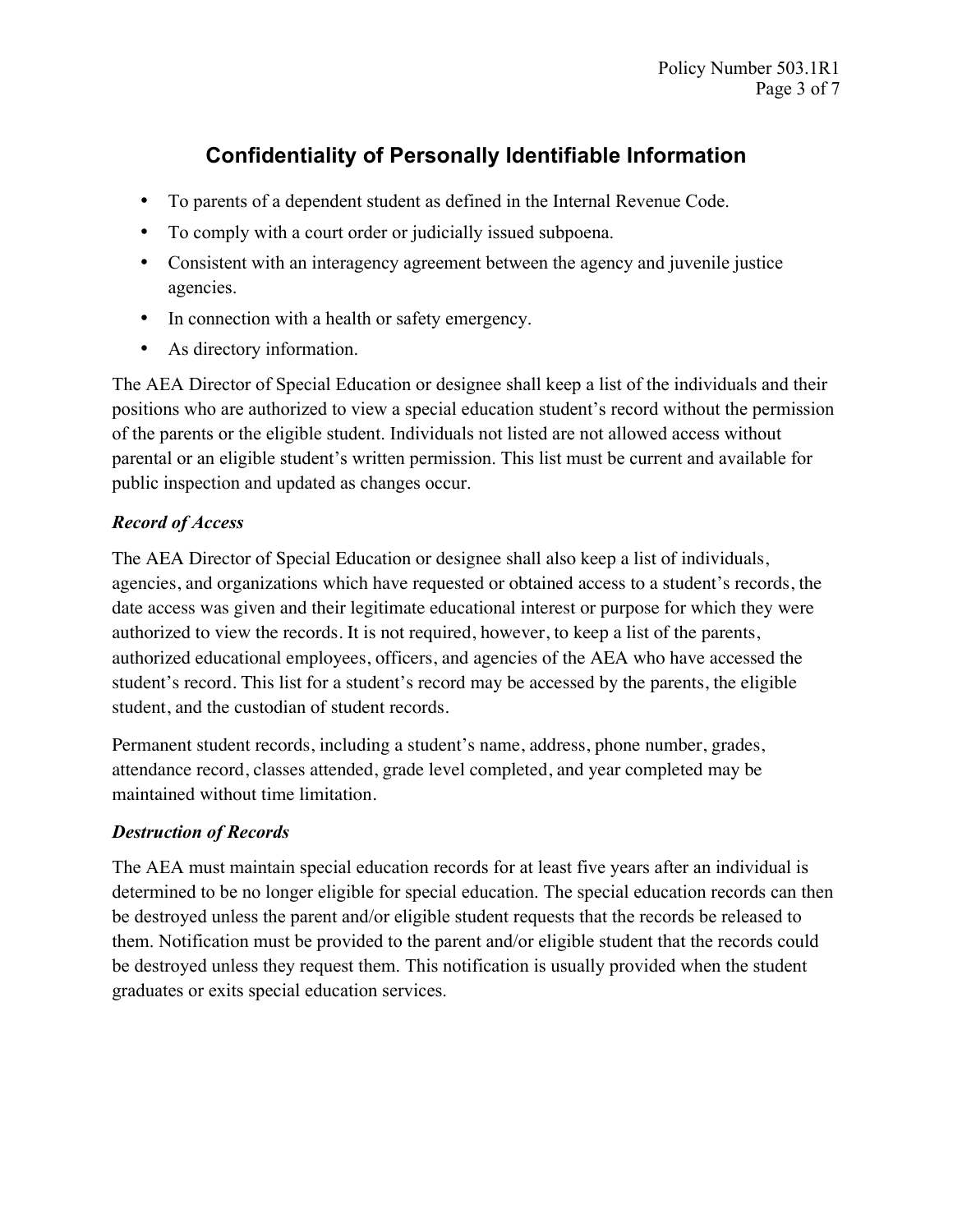#### *Agreement-Juvenile Justice*

The AEA will cooperate with the juvenile justice system in sharing information contained in permanent student records regarding students who have become involved with the juvenile justice system. The agency will enter into an interagency agreement with the juvenile justice agency [agencies] involved. The purpose of the agreement is to allow for the sharing of information prior to a student's adjudication in order to promote and collaborate between the AEA and the agencies to improve school safety, reduce alcohol and illegal drug use, reduce truancy, reduce in-school and out-of-school suspensions, and to support alternatives to in-school and out-of-school suspensions and expulsions which provide structured and well supervised educational programs supplemented by coordinated and appropriate services designed to correct behaviors that lead to truancy, suspension, and expulsions and to support students in successfully completing their education.

The AEA may share any information with other agencies contained in a student's permanent record, which is directly related to the juvenile justice system's ability to effectively serve the student. Prior to adjudication, information contained in the permanent record may be disclosed by the AEA to the parties without parental consent or court order. Information contained in a student's permanent record may be disclosed by the AEA agencies after adjudication only with parental consent or a court order. Information shared pursuant to the agreement is used solely for determining the programs and services appropriate to the needs of the student or student's family or coordinating the delivery of programs and services to the student or student's family. Information shared under the agreement is not admissible in any court proceedings which take place prior to a disposition hearing, unless written consent is obtained from a student's parent, guardian, or legal or actual custodian.

Confidential information shared between the AEA and other agencies will remain confidential and will not be shared with any other person, unless otherwise provided by law. Information shared under the agreement is not admissible in any court proceedings which take place prior to a disposition hearing, unless written consent is obtained from a student's parent, guardian, or legal or actual custodian.

Agencies will contact the administrator of the attendance center where the student is currently or was enrolled. The principal or Director of Special Education will then forward copies of the records within 10 business days of the request.

The AEA will provide training or instruction to employees about parents and eligible students' rights under this policy. Employees will also be informed about the procedures for carrying out this policy.

#### *Annual Notice*

It is the responsibility of the Director of Special Education to annually notify parents and eligible students of their right to inspect and review the student's records. The notice is given in a parents' or eligible student's native language.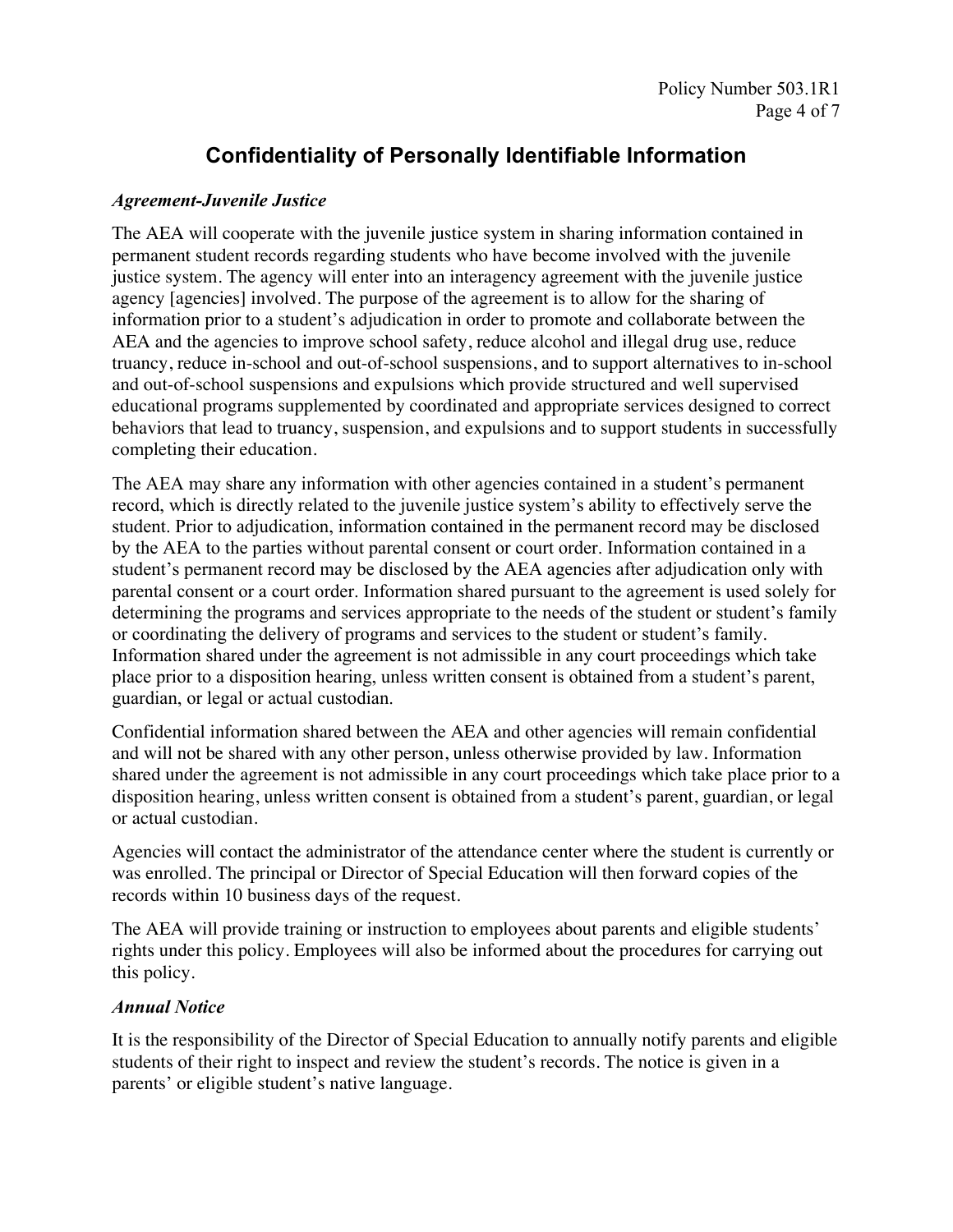The AEA shall annually notify parents of students currently in attendance, and eligible students currently in attendance, at the agency or institution of their rights. The notice must include a statement that the parent or eligible student has a right to:

- 1. Inspect and review the student's educational records.
- 2. Request the amendment of the student's educational records to ensure that they are not inaccurate, misleading, or otherwise in violation of the student's privacy or other rights.
- 3. Consent to disclosures of personally identifiable information contained in the student's education records, except to the extent that the law authorizes disclosure without consent.
- 4. Obtain a copy of the policy adopted.

The notice provided must also indicate the places where copies of the policy are located.

The AEA may provide this notice by any means that are reasonably likely to inform the parents and eligible students of their rights, including the *Procedural Safeguards Manual for Parents*.

The notice will include a statement that the parents have a right to file a complaint alleging the AEA failed to comply with this policy. Complaints are forwarded to Family Policy Compliance Office, U.S. Department of Education, 400 Maryland Avenue, Washington, D.C. 20202-4605.

### *Use of Student Records*

Student records are all official records, files, and data directly related to students, including all material incorporated into each student's cumulative record folder and intended for school use or to be available to parties outside the school or AEA including, but not necessarily limited to, dates of attendance; academic work completed; level of achievement (grades, standardized test scores); attendance data; scores on standardized intelligence, aptitude, and psychological tests; interest inventory results; health data; family background information; teacher or counselor ratings and observations; and verified reports of serious or recurrent behavior patterns.

The intent of this regulation is to establish procedures for granting requests from parents for access to their child's records, use of the data, and procedures for its transmittal within 45 calendar days.

#### A. Access to Records

1. The parent or legal guardian of a student will have access to these records upon written request to the Director of Special Education.

The parent or legal guardian will, upon written request to the Director of Special Education or LEA superintendent, have the opportunity to receive an interpretation of the records, have the right to question the data, and, if a difference of opinion is noted, is permitted to file a letter in the cumulative folder stating the dissenting person's position. If further challenge is made to the record, the normal appeal procedures established by school policy will be followed.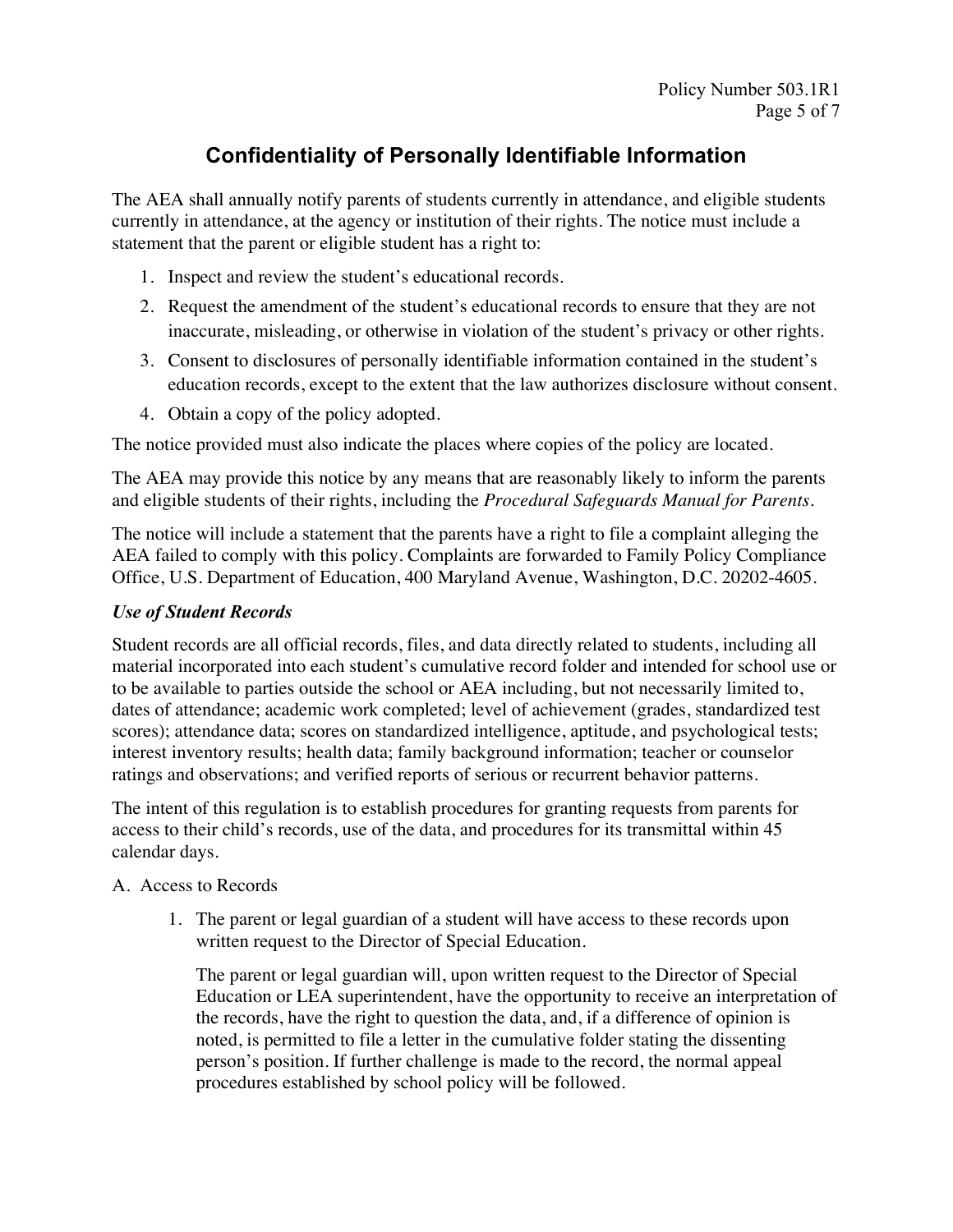A student, 18 years or older, has the right to determine who, outside the AEA, has access to the records. Parents of students who are 18 years or older but still dependents for income tax purposes may access the student's records without prior permission of the student.

2. School officials having access to student records are defined as having a legitimate educational interest. A school official is a person employed by the AEA as an administrator, supervisor, instructor, or support staff member (including health or medical staff and law enforcement unit personnel); a person serving on the Board of Directors of the AEA; a person or company with whom the AEA has contracted to perform a special task (such as an attorney, auditor, AEA employee, medical consultant , or therapist); or a parent or student serving on an official committee, such as disciplinary or grievance committee or student assistance team, or assisting another school official in performing his or her tasks.

#### B. Release of Information Outside the School

- 1. To release the student records to other school(s) or AEA in which the student intends to enroll, the parents, legal guardian, or eligible student must be notified of the transfer and the kinds of information being released unless the AEA annually notifies parents that the records will be sent automatically.
- 2. Student records may be released to official education and other government agencies only if allowed by state or federal law.
- 3. To release student records to other persons or agencies, written consent is given by the parent, legal guardian, or a student of majority age. This consent form will state which records are released, to whom they are released, and the reason for the release. A copy of the specific records being released will be made available to the person signing the release form if requested.

Before furnishing student records in compliance with judicial orders or pursuant to any lawfully issued subpoena, the school district will make a reasonable attempt to notify the parents, legal guardian, or eligible student in advance.

Student records may be shared with juvenile justice agencies with which the school district has an interagency agreement. This information is shared without prior parental consent. The agreement is a public document available for inspection.

### *Hearing Procedures*

1. Upon parental request, the AEA will hold a hearing regarding the content of a student's records which the parent believes to be inaccurate, misleading, or in violation of the privacy rights of students.